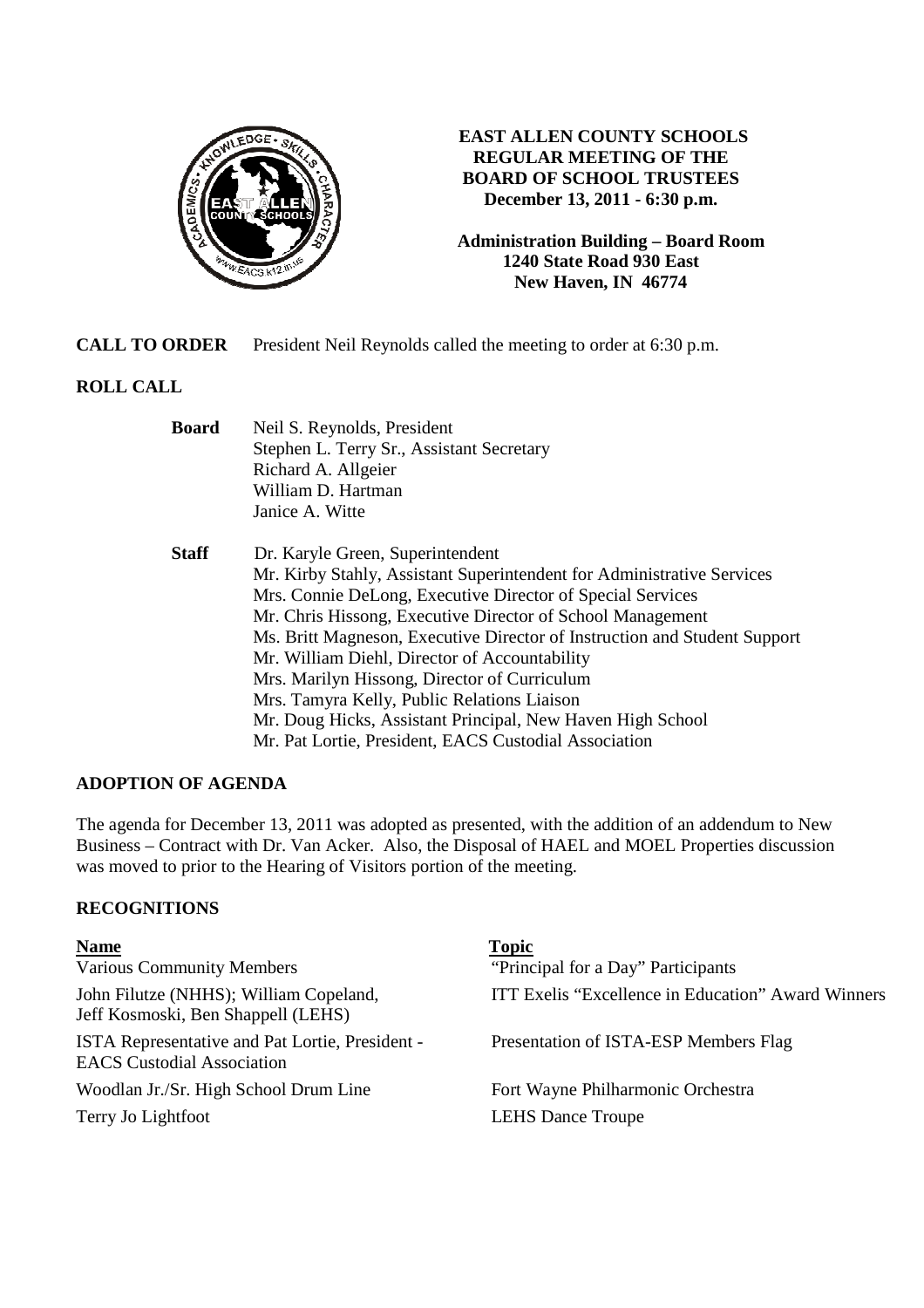## **DISPOSAL OF HAEL AND MOEL PROPERTIES**

After discussion it was determined that bids for these properties will be due in by approximately April 1, 2012.

#### **HEARING OF VISITORS**

Patron Kent Castleman asked questions about the process for the disposal of HAEL and MOEL properties. Parent Diane Gibson expressed her concerns regarding the absenteeism at Board meetings of the New Haven area's Board member.

## **APPROVAL OF MINUTES:** November 29, 2011 Regular Meeting

#### **INFORMATION ITEMS**

1. Secondary Course Catalog Revisions

#### **SUPERINTENDENT COMMUNICATIONS**

1. Update on Projects (New Haven area and East Allen University)

## **ACTION AGENDA**

#### **CONSENT MOTION:**

| 11-1213-01 | Approval of Human Resources Report                                                                                |
|------------|-------------------------------------------------------------------------------------------------------------------|
| 11-1213-02 | <b>Approval of Financial Reports</b>                                                                              |
| 11-1213-03 | Approval of Meetings and Conferences Requests                                                                     |
| 11-1213-04 | Approval of Contract Parts 2 and 3 For Verleaish Jones to Service Afternoons R.O.C.K.<br>in Indiana Grant at PCA  |
| 11-1213-05 | Ratification of Memorandum of Agreement with Vincennes University                                                 |
| 11-1213-06 | Approval of Contract with NCS Pearson                                                                             |
| 11-1213-07 | Approval of Contract with Weise Training and Development                                                          |
| 11-1213-08 | Election to Participate in Settlement with Bank of America [AG Muni Bond Derivative<br>Settlement]                |
| 11-1213-09 | Approval of 2011 Gas and Diesel Fuel Bid for the Time Period December 1, 2011 –<br>December 31, 2012              |
| 11-1213-10 | Approval of Resolution to Transfer Cell Tower Rental Amounts to School(s)<br>Located at the Paul Harding Facility |
| 11-1213-11 | Approval of Resolution to Pay Claims That Would Normally be Approved at the<br>Second Board Meeting of the Month  |